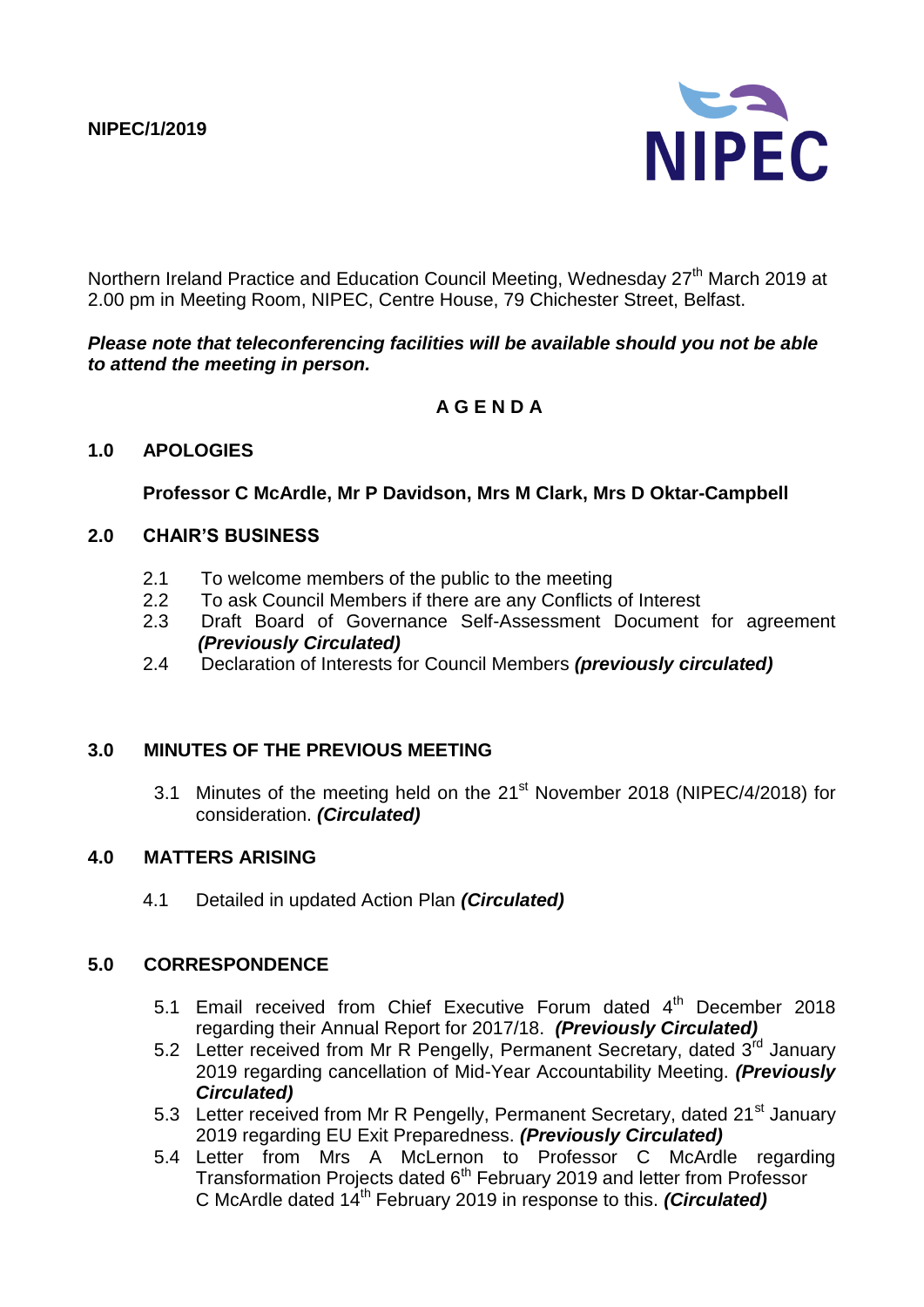## **6.0 OPERATIONAL PERFORMANCE AND SERVICE IMPROVEMENT**

- 6.1 A copy of the Chief Executives Report *(To be tabled)*
- 6.2 A copy of the Consultation Activity Report *(Circulated)*

# **7.0 CORPORATE CONTROL & FINANCE**

- 7.1 Head of Corporate Services Report *(Circulated)*
- 7.2 Report from Standing Committee
	- 7.2.1 Confirmed Minutes of A&R meeting A&RC/3/2018 held on the 9<sup>th</sup> October 2018 (Previously Circulated)
	- 7.2.2 Unconfirmed Minutes of A&R meeting A&RC/1/2019 held on the 12th February 2019 *(Circulated)*
- 7.3 Financial Management Summary *(Circulated)*
- 7.4 Corporate Risk Register 2018/19, Ver:12 March 2019 *(Circulated)*
- 7.5 KPIs *(Circulated)*
- 7.6 Draft Business Plan 2019-20 *(Previously Circulated)*
- 7.7 Annual Report and Accounts 2018-19
- 7.8 HSC 2019 Staff Survey '#HaveYourSay' *(Circulated)*

# **8.0 SAFETY AND QUALITY**

- 8.1 NIPEC Professional Work Plan 2018/19 *(Late Mailing)*
- 8.2 Quality Improvement Strategy 2019 2023 for agreement and signing off *(To be tabled)*

# **9.0 CHIEF NURSING OFFICER UPDATE**

## **10.0 ANY OTHER BUSINESS**

# **11.0 DATE, TIME AND VENUE OF NEXT MEETING**

The next public meeting of NIPEC Council will be on Tuesday 25<sup>th</sup> June 2019 at 11.00 am, Meeting Room, NIPEC.

### *At this point any members of the public attending will be asked to leave the meeting due to the confidential nature of further business.*